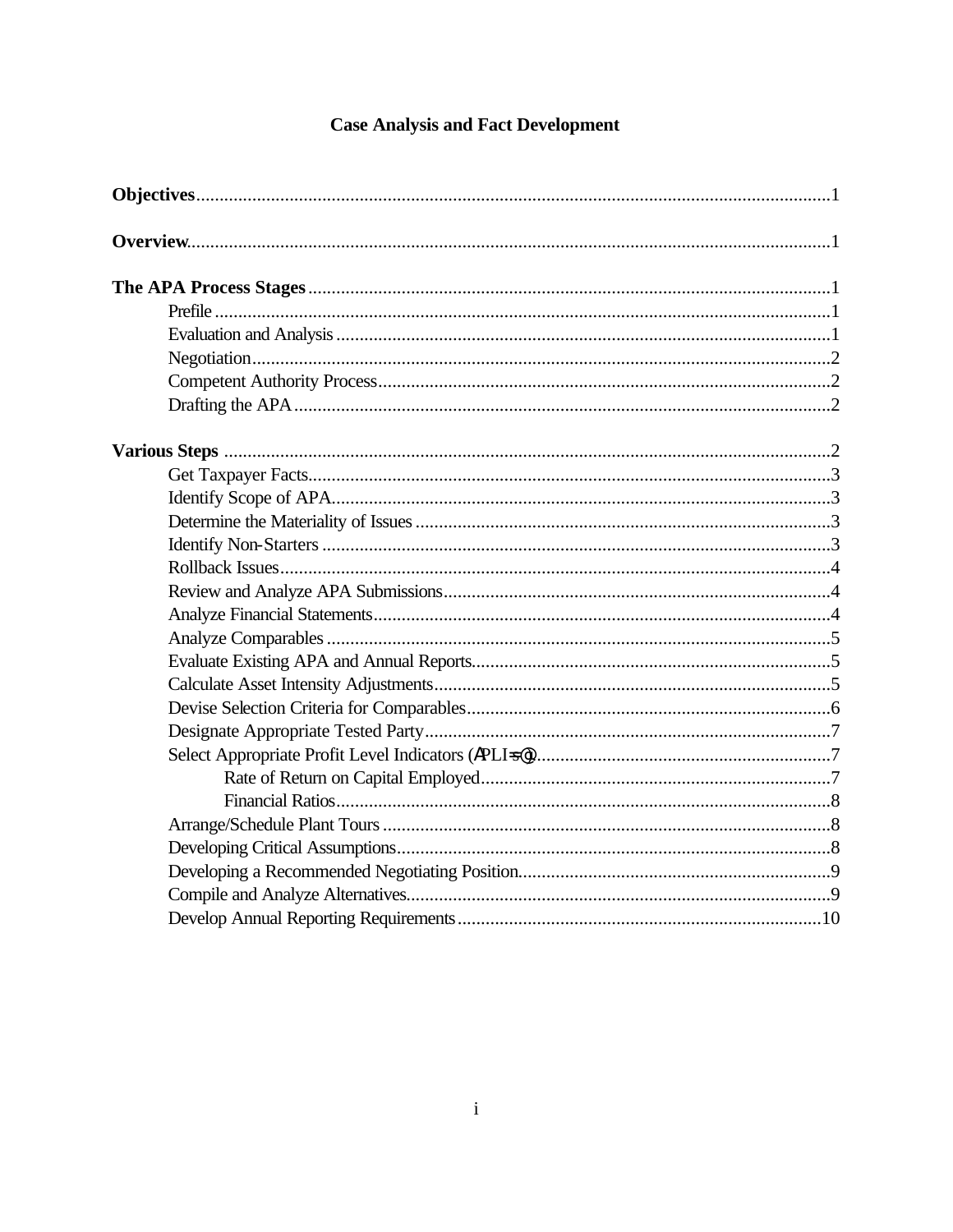# **CASE ANALYSIS AND FACT DEVELOPMENT**

# *Lesson 1 - General Technical*

# **OVERVIEW**

Negotiating and concluding an APA requires an understanding of how to evaluate, analyze and factually develop the request . The APA process includes five essential five stages, which require varying skills from the Team Leader and the APA team. These five stages are explained below along with points to consider in evaluating, negotiating and developing a transfer pricing methodology (TPM). This module concludes with a case analysis showing the chronology of an APA from its beginning to conclusion.

# **THE APA PROCESS STAGES**

- < Prefile
- < Evaluation and Analysis
- < Negotiation
- < Competent Authority Process
- < Drafting the APA

## **Prefile**

The APA Submission process requires that the taxpayer pay a user fee for the subject tax years. Prior to paying the user fee, however, the taxpayers may request a prefiling conference, on either an anonymous or named basis, in order to discuss the APA with Program personnel prior to committing to the process. If a proposed APA Submission is submitted prior to the prefiling conference, the Team Leader should be prepared to discuss its weaknesses. The prefiling conference also provides a good opportunity for the Team Leader to set a case plan, schedule a time-line, and designate responsibility to the APA team members for developing and evaluating the APA.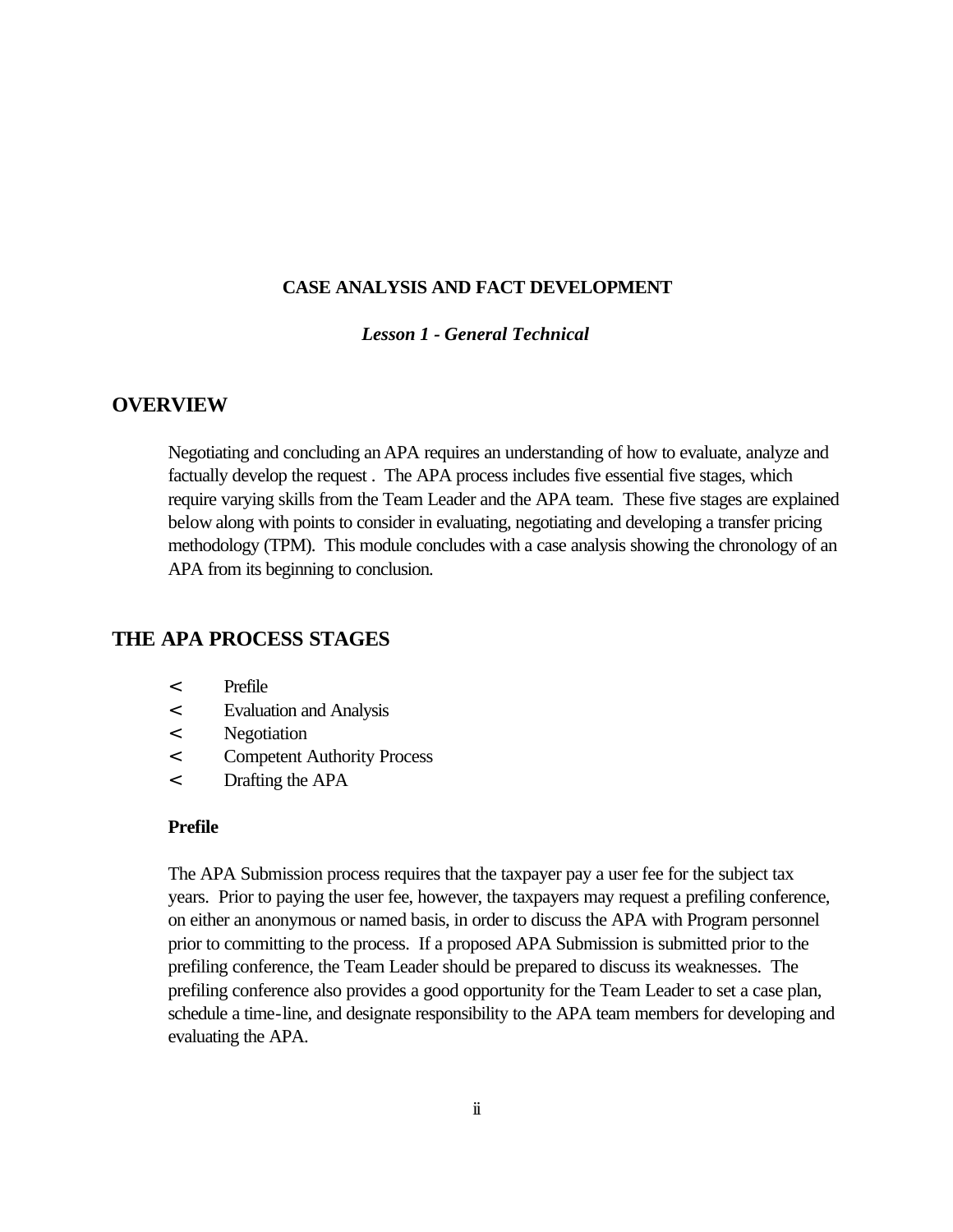#### **Evaluation and Analysis**

The Team Leader must analyze and evaluate the reasonableness of the taxpayer=s proposed TPM. Evaluation and Analysis of the APA request, including the proposed TPM, is the most important part of the APA process, and the Team Leader must marshal the appropriate personnel and resources to effectively do so. Such personnel will include the IRS International Examiner (or other APA and IRS personnel, such as economists and, in some cases, managers) familiar with the taxpayer=s business and audit history. Regarding bilateral APA requests, the U.S. Competent Authority Analyst should be included in all meetings and discussions with the taxpayer in order to facilitate the eventual negotiations with the foreign country.

In determining the TPM to be applied by the APA, the Team Leader will apply the ABest Method@ TPM in accordance with the 482 regulations. An evaluation of the business operations of the taxpayer must be done to compare different TPMs. Prior to having meetings with the taxpayer, the Team Leader and APA or IRS Economist should learn as much about the taxpayer as possible.

## **Negotiation**

APA Team negotiates any modifications or changes with the taxpayer. Regarding bilateral APAs, the negotiated result serves as the negotiating position, which forms the basis for the mutual agreement reached by the U.S. Competent Authority and the foreign country.

### **Competent Authority Process**

For bilateral APAs, the U.S. Competent Authority analyst opens negotiations with the foreign competent authority and drafts the mutual agreement letter. The Team Leader may be asked to assist in the negotiations.

#### **Drafting the APA**

The Team Leader drafts the APA, which is executed by the APA Director and the taxpayers representative. With these signatures, a unilateral APA becomes effective. In regard to a bilateral APA, the Team Leader will draft the APA in accordance with the TPM agreed to by the countries in the mutual agreement letter. Once the mutual agreement letter and bilateral APA have been executed by the respective parties, the APA becomes effective.

# **VARIOUS STEPS**

#### **Get Taxpayer Facts**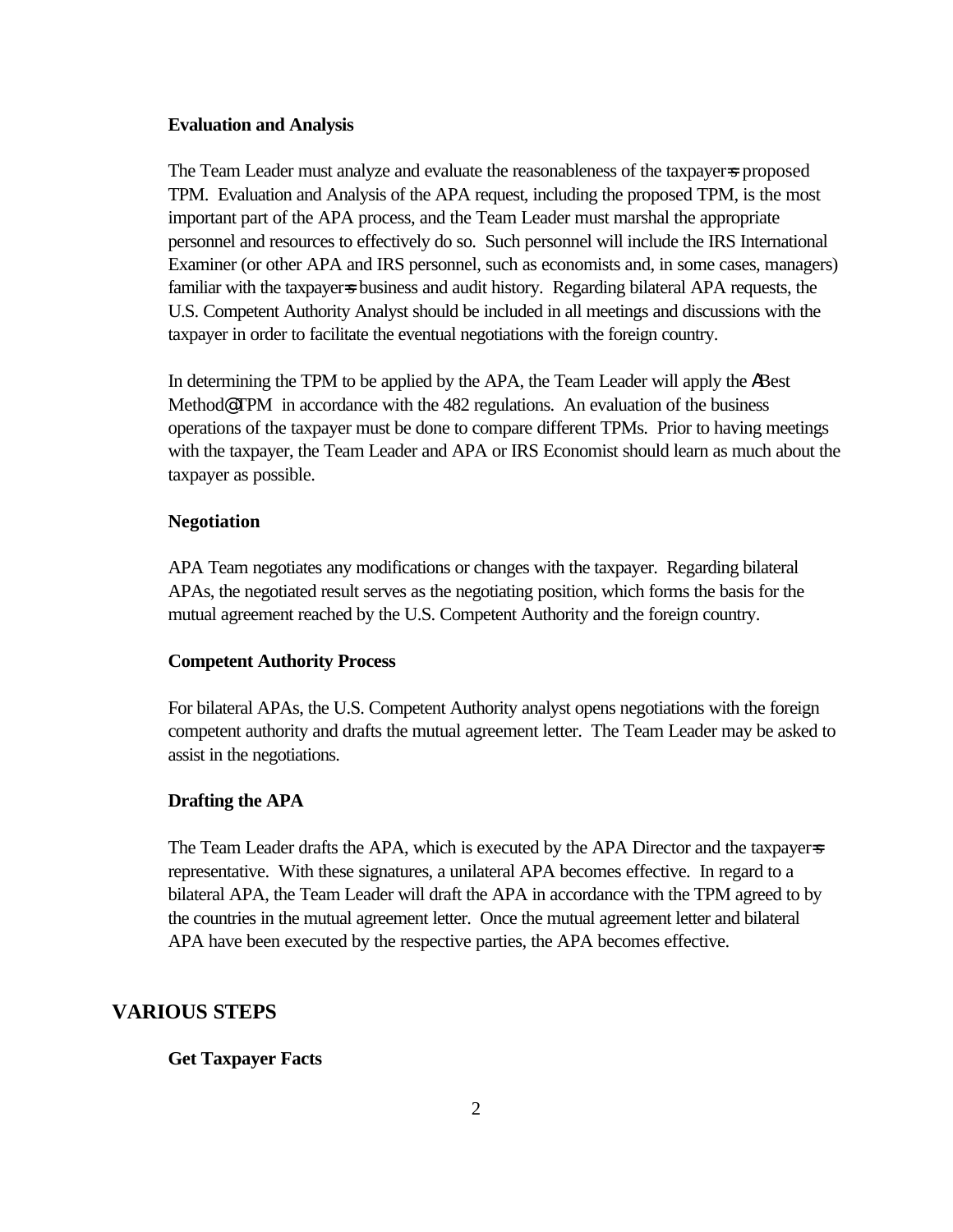Taxpayers file APA Submissions under penalties of perjury. Nonetheless, the Team Leader must conduct due diligence to confirm the facts and that any TPMs applied to the taxpayer=s covered transactions result in a reasonable allocation of income under section 482.

The accuracy of the facts is critical, as applying different TPMs to the same set of facts may result in a multiple range of answers. In making this determination, the Team Leader should attempt to quantify numerically the details of the covered transactions. This may require the Team Leader to suggest a working relationship with taxpayer personnel not officially designated as part of the taxpayer=s APA team, but which are highly skilled and knowledgeable in specific taxpayer operations. In many APA cases, it is necessary to conduct a site visit of the taxpayer=s operations to completely understand the covered transactions. A site visit may further the APA Teams understanding of the submitted facts and the relationship among the taxpayer=s operating functions. A site visit also will often uncover taxpayer functions that require additional compensation or refinement of the taxpayer=s APA proposal. For example, while a taxpayer proposal may request a Resale Price Method for a subsidiary operating as a Apure@ distributor, a site visit may reveal a significant selling function, requiring a change in the proposed TPM.

# **Identify Scope of APA**

In evaluating the APA, the Team Leader must first define the covered transactions, especially if the taxpayer failed to properly segregate covered transactions from non-covered transactions.

## **Determine the Materiality of Issues**

Taxpayers expect timely resolutions to their transfer pricing problems and the APA Program attempts to resolve any issues within 9 to 12 months from the start of evaluation and analysis of the APA submission. After identifying the covered transactions, the Team Leader must identify any material factual issues that need further factual clarification and/or economic and legal analysis. Additionally, the Team Leader should determine whether any immaterial issues may result in a legal precedent or result contrary to the normal legal standards and guidelines as applied by the APA Program.

#### **Identify Non-Starters**

In some instances, a taxpayer may propose a TPM that results in favoring one country at the expense of another, or asks for certainty on a transaction that is clearly outside the scope or interpretation of U.S. tax law. Such TPMs or issues are considered non-starters. The Team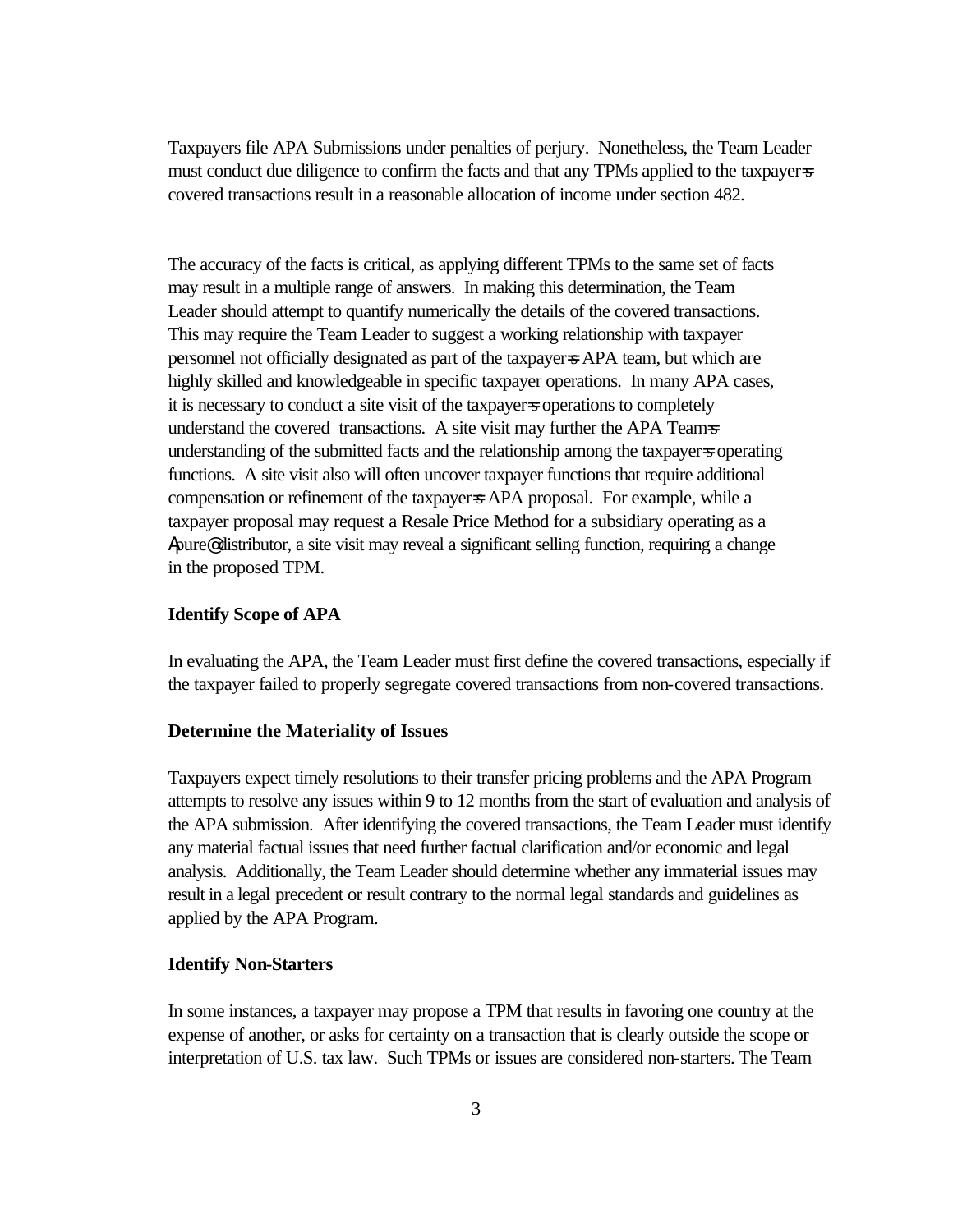Leader must identify these non-starters at the beginning of the APA evaluation process and make it clear to the taxpayer that they will not be addressed as part of the APA process. Identifying non-starters may eliminate or expose Agaming@ by a taxpayer: some taxpayers use non-starters for negotiating leverage in an attempt to reach an unreasonable result.

The majority of APA cases include some conflict and tension with the taxpayer, especially in defining the covered transactions and in reaching agreement on the appropriate TPM. By identifying non-starters up-front and resolving the related conflict and tension, the Team Leader is better positioned to control the resolution of the APA. When non-starters are identified late, it can lead to taxpayer misunderstandings as to what is acceptable within the APA.

#### **Rollback Issues**

An APA TPM may effect two time periods: prospective years going forward and back years currently under or open for audit by the IRS district examination groups. The retroactive application of the agreed TPM to back years under audit is referred to as a Aroll-back.@ Importantly, a roll-back issues requires the consent of the IRS examination function conducting the audit. The APA Policy Board instituted this policy to prevent taxpayers from using the APA Program to avoid audit issues outside the scope of transfer pricing. Understanding the prior audit history is critical in determining if any roll-back is applicable.

#### **Review and Analyze APA Submissions**

The APA Submission should be read prior to any meetings with the taxpayer. Understanding the details of the taxpayer=s proposal before the meeting will enable quick decisions and issue resolution. Meetings with the taxpayer should be used to set and meet strategic milestones, and the Team Leader must have a clear understanding of the transactions that will be ACovered Transactions.@ The APA Submission will detail the proposed TPM requested by the taxpayer, along with an analysis that should substantiate the proposal.

The Team Leader will evaluate the proposal in relation to comparable unrelated companies. When evaluating an APA it is important to understand the U.S. tax effects or Athe bottom line@ of any proposed TPM. The Team Leader should attempt to quantify the amounts related to the Covered Transactions to determine their impact on the taxpayer=s U.S. tax liability. This information will help in later negotiations with the taxpayer and the foreign competent authority. Notably, aggressive representatives may divert attention to legal concepts to avoid focusing on the numbers.

## **Analyze Financial Statements**

After the Covered Transactions are defined, basic economic and operating performance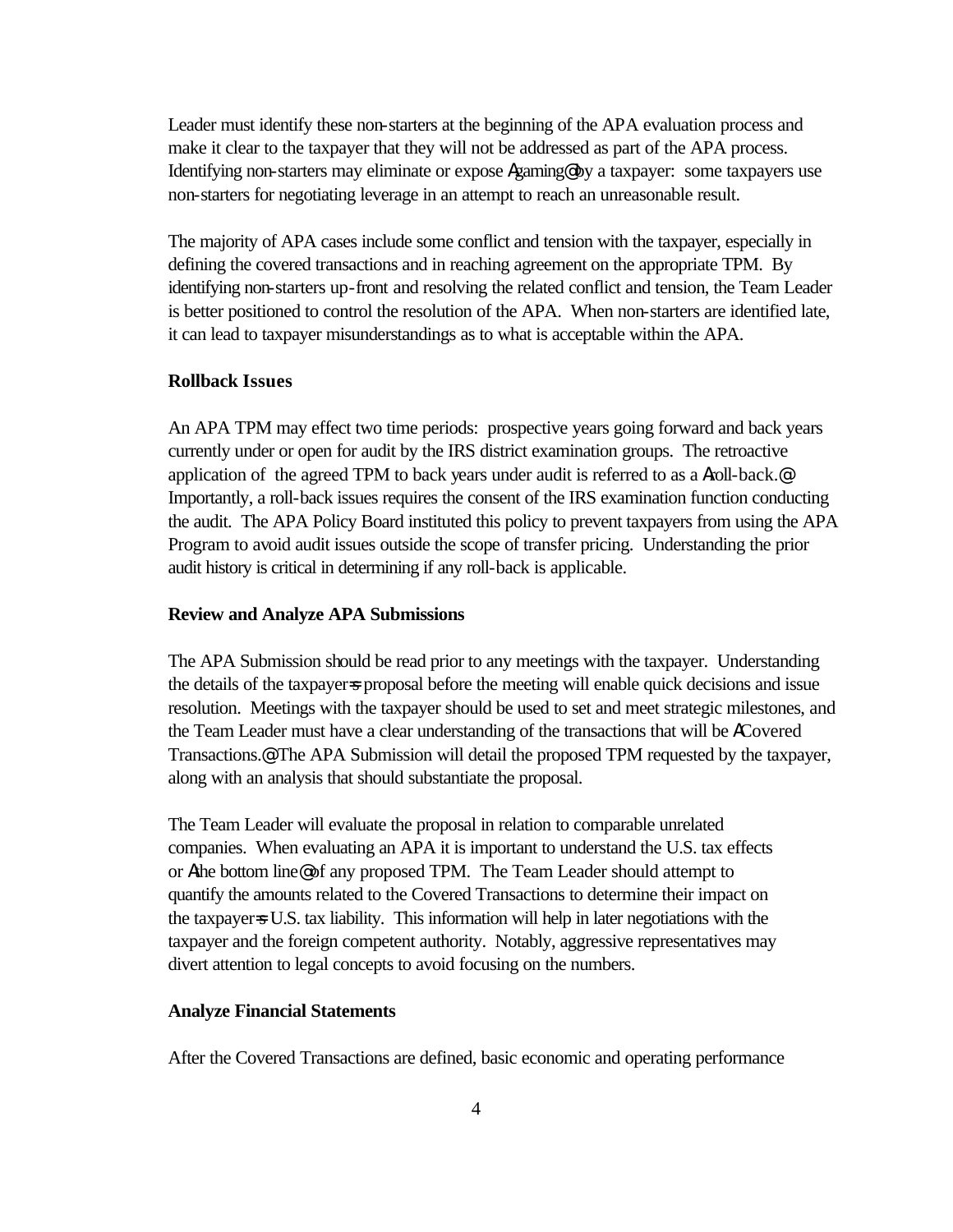information can be derived from the taxpayer=s financial statements. The Team Leader should review current and at least the prior 3 years financial statements to determine the impact of the proposed TPM on the taxpayer=s most recent and current operations. Financial operating ratios can be calculated for Aoperating margins,@ ABerry ratios,@ Agross profit margins,@ Aadvertising to sales,<sup>@</sup> ASGA to sales,@etc., in order to measure components of the taxpayer=s business operations. The financial statements should also be reconciled to the taxpayer=s tax returns. The Team Leader=s analysis should include an understanding of the proposed TPM=s impact on financial statements and tax return.

## **Analyze Comparables**

The taxpayer=s operating ratios are then compared to identified industry comparables. In many cases the taxpayer will be the Atested party,@ e.g., the one compared to the industry comparables. This stage of the evaluation process leads to the first negotiation, e.g., agreeing to the comparables for determining the arms length transfer price for the Covered Transactions. The initial comparables selection is done by the taxpayer and made part of the APA Submission as the Aeconomic analysis.@ The APA Economist attempts to replicate the taxpayer=s proposal without bias, often using the Compustat database to define comparable companies in similar lines of business. In conducting the comparable analysis, the APA economist sets various screening criteria (such as amount of sales, etc.) to facilitate close comparability with the tested party and limit the size of the comparable set. Any differences in comparable selection are negotiable items between the taxpayer and the Service.

#### **Evaluate Existing APA and Annual Reports**

If the APA under consideration is a Arenewal@ there will be a prior related APA and working file. All original APAs and working files are maintained in the APA docket room. The taxpayer will probably also have filed required annual reports, which show compliance with the agreed TPM. The Annual Reports are very helpful in providing the yearly dollar amounts allocated under the TPM, recent trends in the taxpayer=s business conditions, and taxpayer-initiated changes that should be considered in processing the APA renewal. These annual reports are kept separately by the Program Analysts. The Team Leader should review the prior APA, working file and all annual reports to determine the resources needed to evaluate the renewal APA.

#### **Calculate Asset Intensity Adjustments**

The APA Economist is responsible for computing all asset intensity adjustments to the comparable set. However, it is beneficial for the Team Leader to understand how these adjustments are computed. Asset Intensity Adjustments are generally made for Accounts Receivable, Inventories, Accounts Payable and other operating assets such as Property, Plant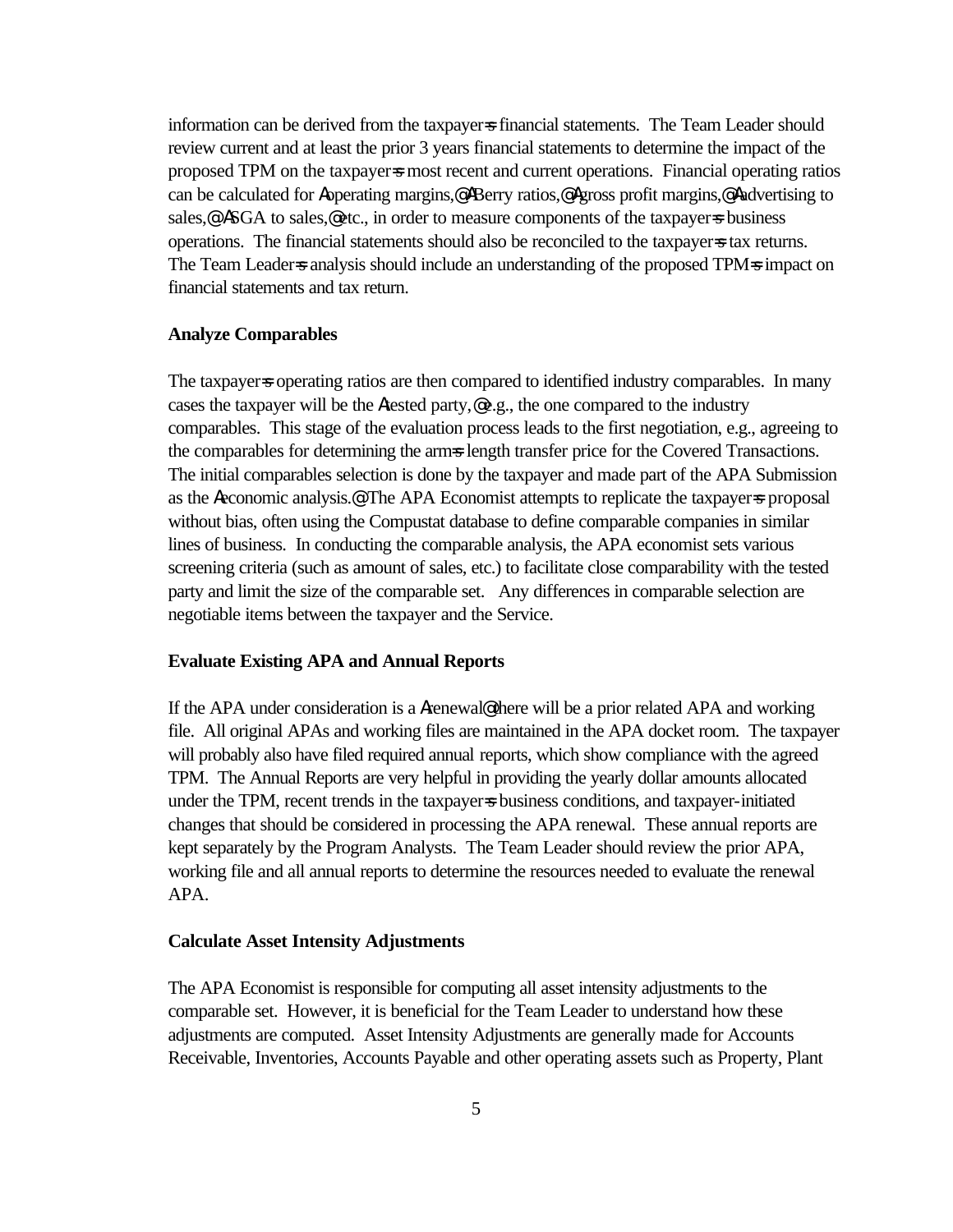and Equipment. The effect of an Asset Intensity Adjustment is to increase or decrease Sales, Cost of Goods Sold, and Operating Expenses of the comparable set in order to put the comparables on the same footing as the taxpayer or tested party. Asset Intensity Adjustments are derived by applying rate based assumptions, either as capital rates of return or interest rates (generally derived from the IRS AFR rate), to the unadjusted asset and liability categories described above.

For a better understanding of the theory of Asset Intensity Adjustments, the Team Leader should read *Lesson 6* of the *IRS Economists Training Manual*. To understand the practical application in making these adjustments, the Team Leader should read A*Compustat Tools For Transfer Pricing Analysis Developed By The APA Program,*@ which includes a computer program designed by APA Economists for computing Asset Intensity Adjustments.

## **Devise Selection Criteria for Comparables**

The Team Leader will review the taxpayer=s comparability analysis or may conduct his/her own analysis to independently verify the taxpayer=s results. Generally, the APA Economist is responsible for this analysis and will use the Compustat data base by determining the applicable Standard Industry Classification (SIC Codes) and researching the taxpayer=s industry competitors or other companies with similar functions and risks. The Economist will review Securities and Exchange (SEC) Forms 10K to determine the level of comparability (generally by product and functions) between selected companies and the taxpayer. The Economist=s objective is to increase comparability by screening companies less comparable to the taxpayer. To increase comparability in an efficient manner, many economists identify potential comparable companies by using Ascreens@ or Afilters@ comprised of financial ratios based on level of sales, expense to sales ratios, etc. The remaining companies will make up the comparable set used to compute an arms= length range to apply to the tested party. Defining the comparable set generally will become one of the first issues, and probably most important, to be negotiated with the taxpayer, as the selection of comparables will set the overall arms length range for determining the agreed upon transfer price. The following comparability factors set forth are in regulation 1.482-1(d)(3) and applicable to all transfer pricing methodologies:

ß *Functions*

Determining the degree of comparability between controlled and uncontrolled transactions requires a comparison of the functions performed, and associated resources employed, by the taxpayers in each transaction. This comparison is based on a functional analysis that identifies and compares the economically significant activities.

# ß *Contractual Terms*

Volume discounts, upgrades, payment terms, etc.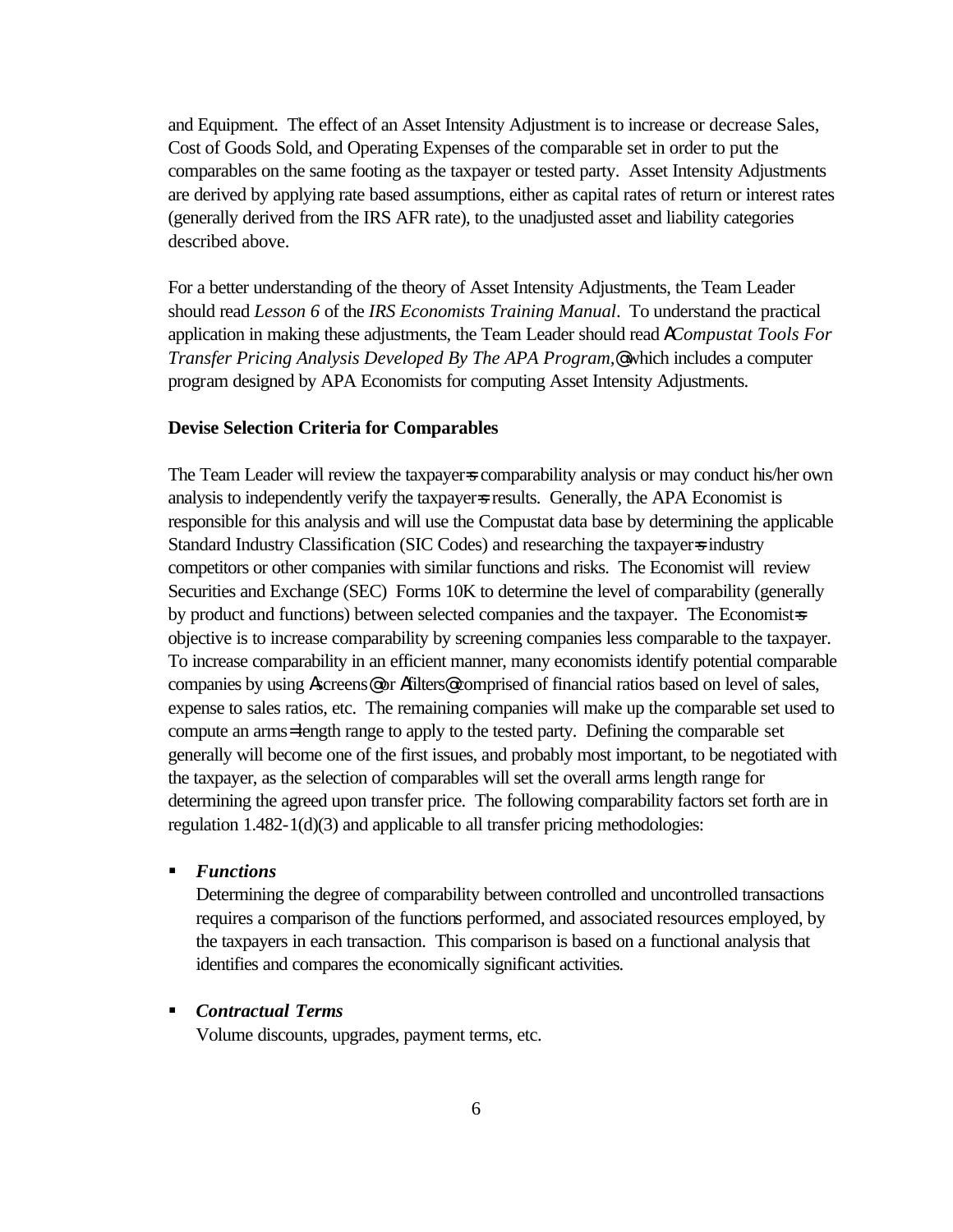ß *Risks*

Market risks; exchange rate and interest risks; credit and collection risks; product liability risks; general business risks.

ß *Economics*

Demand and supply conditions as evidenced by similarity of geographic markets; level of market (e.g., retail, wholesale); degree of competition in the relevant markets (i.e., market organizations), etc.

ß *Product or Service Similarity* (a) Quality; (b) Embedded Intangibles.

## **Designate Appropriate Tested Party**

When using the Comparable Profits Method (ACPM<sup>®</sup>) the Team Leader must designate the appropriate tested party. In most cases the tested party will be the entity to be covered by the APA. Treasury Regulation  $1.482-5(b)(2)$  states that the tested party will be the participant in the controlled transaction whose operating profit attributable to the controlled transactions can be verified using the most reliable data and requiring the fewest and most reliable adjustments and for which reliable data regarding uncontrolled comparables can be located. In most cases the tested party will be the least complex of the controlled taxpayers and not own valuable intangible property or unique assets that distinguish it from potential uncontrolled comparables.

#### **Select Appropriate Profit Level Indicators (APLI=s@)**

A profit level indicator (APLI@) is a ratio that measure relationships between profits and costs incurred or resources employed. A variety of PLIs can be calculated in any given case. Whether use of a particular PLI is appropriate depends upon a number of factors, including the nature of the tested party=s activities, the reliability of the available data regarding uncontrolled comparables, and the extent to which the PLI is likely to produce a reliable measure of the income that the tested party would have earned had it dealt with controlled taxpayers at arms length, taking into account all of the facts and circumstances. PLIs should be derived from a sufficient number of years= data in order to reasonably measure returns accruing to uncontrolled comparables. Generally, such a period should encompass at least the taxable year under review and the preceding two taxable years. This analysis must be applied in accordance with Treasury Regulation 1.482-1(f)(2)(iii)(D). PLIs that may provide a reliable basis for comparing operating profits of the tested party and uncontrolled comparables include the following:

## < *Rate of Return on Capital Employed*

The rate of return on capital employed (AROCE@) is the ratio of operating profit to operating assets. The reliability of this PLI increases as operating assets play a greater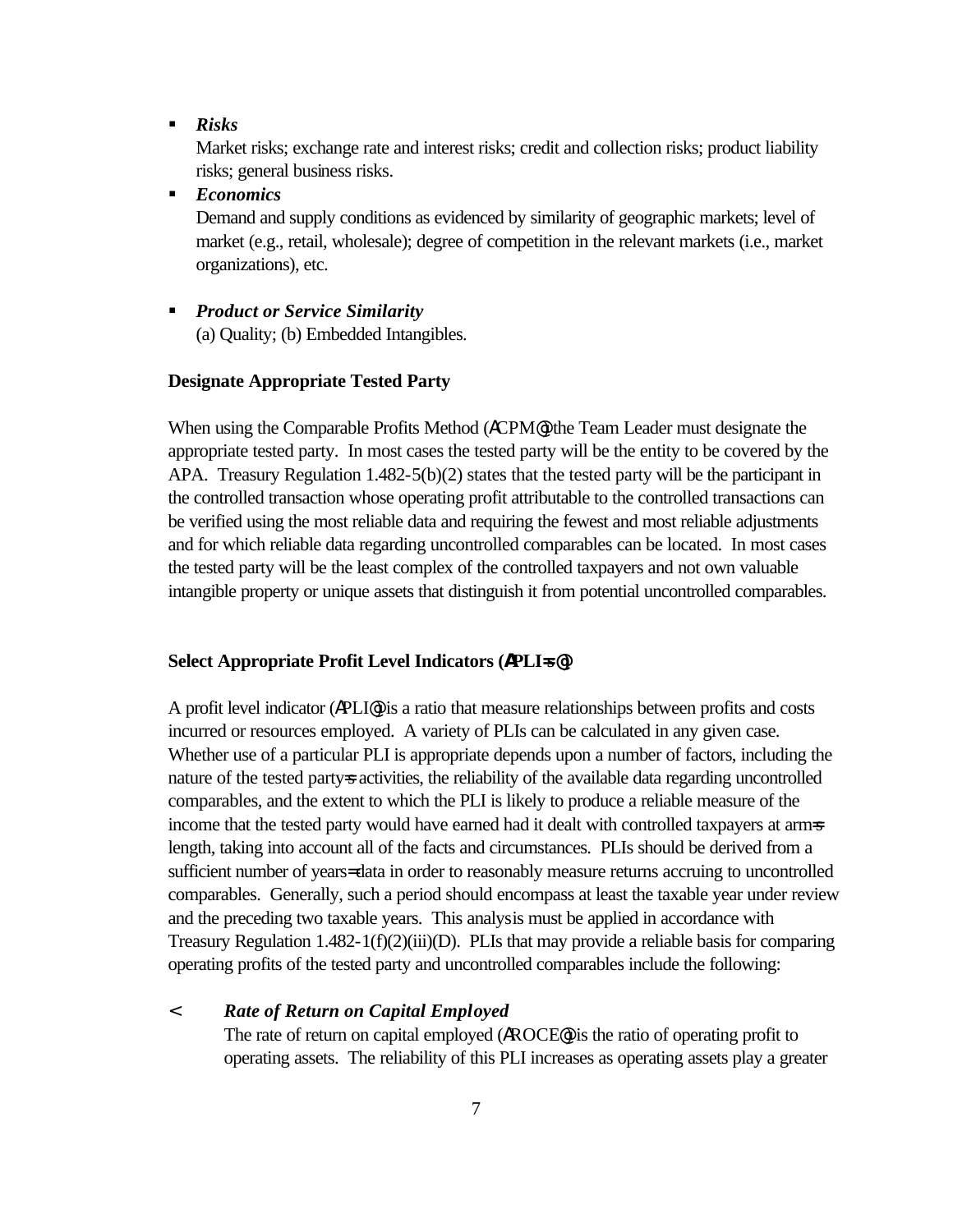role in generating operating profits for both the tested party and the uncontrolled comparable. In addition, reliability under this PLI depends on the extent to which the composition of the tested party-s assets is similar to that of the uncontrolled comparable. Finally, difficulties in properly valuing operating assets will diminish the reliability of this PLI.

# < *Financial Ratios*

Financial ratios measure relationships between profit and costs or sales revenue. Since functional differences generally have a greater effect on the relationship between profit and costs or sales revenue than the relationship between profit and operating assets, financial ratios are more sensitive to functional differences than the rate of return on capital employed. Therefore, closer functional comparability normally is required under a financial ratio than under the rate of return on capital employed to achieve a similarly reliable measure of an arm=s length result. Financial ratios include:

- 1. Ratio of operating profit to sales.
- 2. Ratio of gross profit to operating expenses. Reliability under this PLI also depends on the extent to which the composition of the tested party-s operating expenses is similar to that of the uncontrolled comparables.
- 3. Other PLIs, which may be used if they provide reliable measures of the income that the tested party would have earned had it dealt with controlled taxpayers at arm=s length. PLIs based solely on internal data may not be used because they are not objective measures of profitability derived from operations of uncontrolled taxpayers engaged in similar business activities under similar circumstances.

## **Arrange/Schedule Plant Tours**

For many APAs, the APA Team should prepare a functional analysis in order to completely understand the functions and covered transactions. For many large APAs involving material transaction amounts, it is useful to conduct a plant tour and/or site visit. The plant tour and/or site visit should clarify the facts as presented in the APA Submission. Plant tours and site visits will sometimes point out the flaws in the APA Submission that require rework by the taxpayer and the APA team. Plant tours and site visits can be very useful in identifying intangible issues that will affect the bilateral negotiations between the countries. It may be useful for the Team Leader to include the foreign competent authority when scheduling a plant tour or site visit.

### **Developing Critical Assumptions**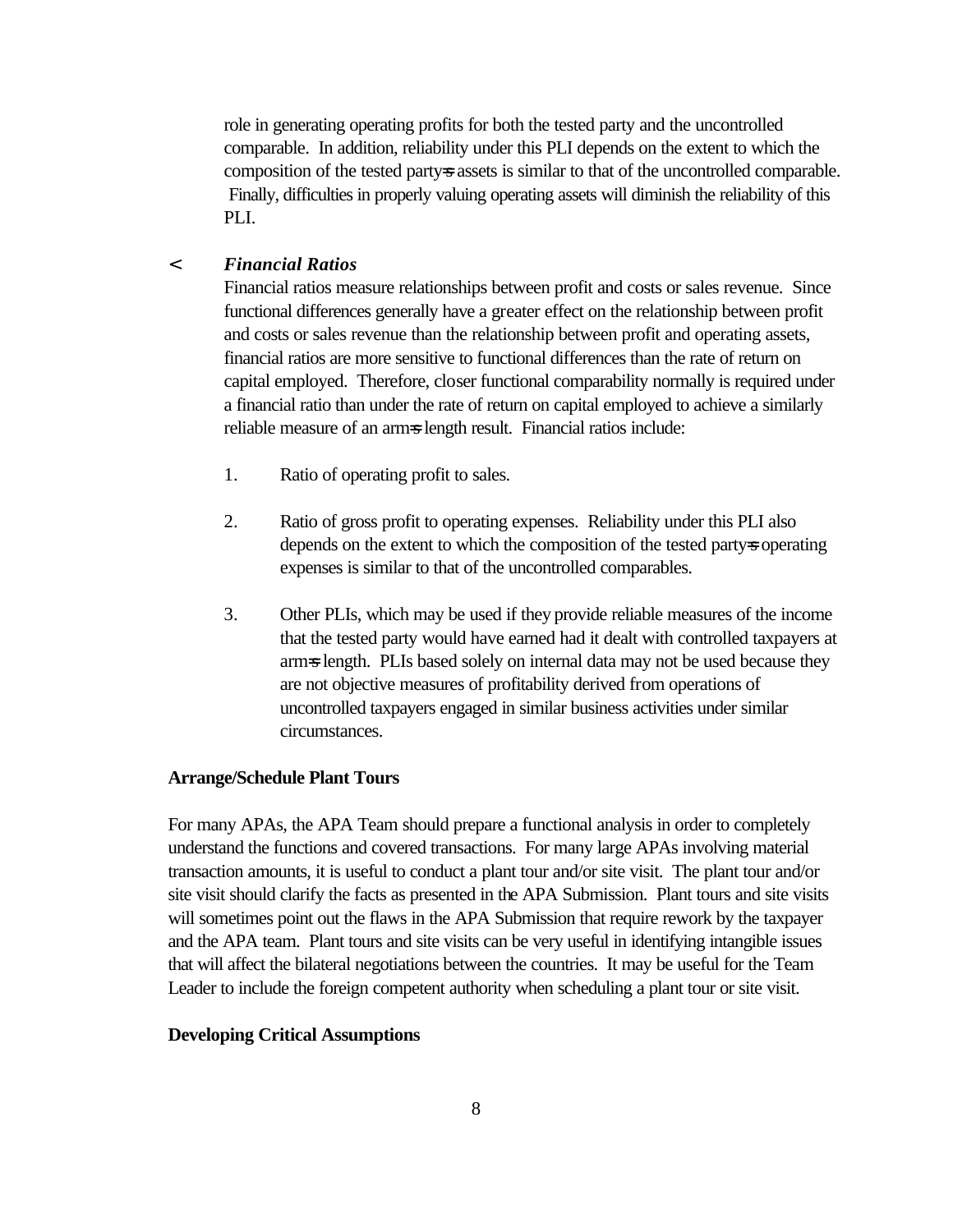Appendix C of every APA provides Critical Assumptions agreed to by the taxpayer and the Service. Critical Assumptions are used primarily to reach agreements in the event that an applied TPM produces extreme variations unacceptable to one or more parties. Critical Assumptions are generally threshold amounts of sales and/or expenses used in setting operating targets when using less than the full amount of an identified range in applying a TPM. A Critical Assumption can also be used for agreeing to the specific treatment of an identified segment of the taxpayer=s business that effects the allocation under the TPM. Overall, Critical Assumptions can be used as a Acatch-all@ for fostering an agreement on issues that effect the TPM and have a high level of future uncertainty. The violation of a Critical Assumption can force a revocation, renegotiation, or, in some instances, cancellation of the APA. For this reason, Critical Assumptions should never be written so as to allow a taxpayer an automatic Aout@ from the APA if the results under the TPM are unsatisfactory.

## **Developing a Recommended Negotiating Position**

For all bilateral APAs the APA team must develop a recommended negotiating position that will form the basis of a mutual agreement letter with the foreign competent authority. The recommended negotiating position reflects a consensus between the taxpayer and the APA team on the choice and applicability of the TPM to be applied in the bilateral APA. The completion of the recommended negotiation position is the official start of U.S. competent authority negotiations with the foreign competent authority. The Team Leader will work with the U.S. competent authority analyst in devising a negotiation strategy for concluding the bilateral APA with the foreign competent authority. Each foreign country has specific idiosyncrasies pertaining to tax issues and negotiating styles. The U.S. competent authority analyst will have specific experience in dealing with the tax issues and cultural differences that pertain to his/her assigned country.

#### **Compile and Analyze Alternatives**

When negotiating the TPM with the taxpayer it may be useful to discuss alternative courses of action or positions if the foreign competent authority is unreceptive to the proposed TPM. As many countries have different negotiating styles and different views to factual determinations, a second round of negotiations must be anticipated, which may lead to different results than previously agreed with the taxpayer. It is important for the Team Leader to have an idea of possible alternatives that can be used to promote a consensus among all parties to the agreement. Compiling a list of alternative methodologies, with their effect on taxable income for all countries to the agreement, will help the Team Leader to anticipate the arguments that may be raised by the foreign competent authority.

Many foreign competent authorities consistently raise similar issues on separate APAs. It is suggested that the Team Leader work closely with the U.S. Competent Authority Analyst to